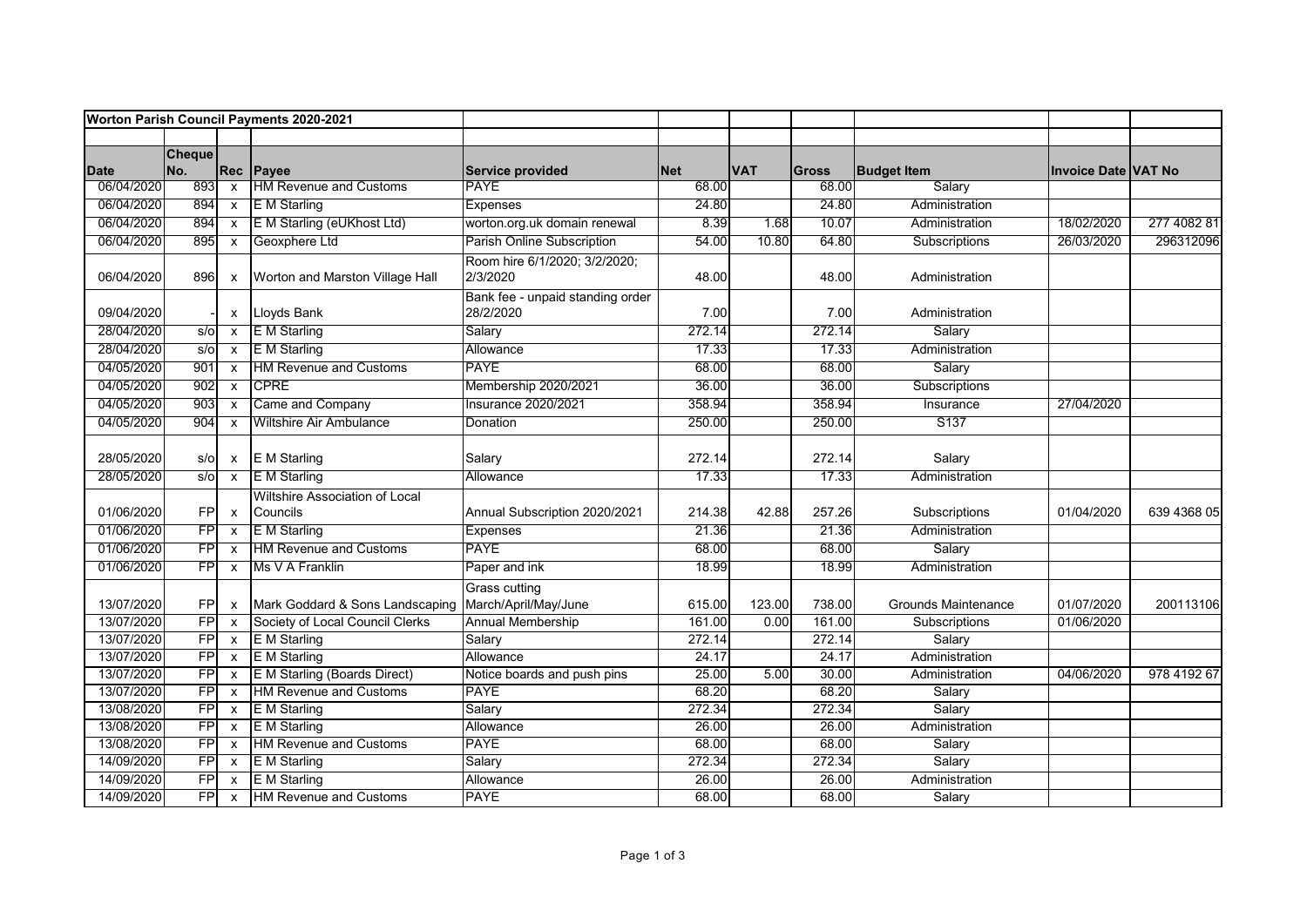|             | <b>Cheque</b>   |                           |                                  |                                    |            |            |              |                                |                            |             |
|-------------|-----------------|---------------------------|----------------------------------|------------------------------------|------------|------------|--------------|--------------------------------|----------------------------|-------------|
| <b>Date</b> | No.             |                           | Rec Payee                        | Service provided                   | <b>Net</b> | <b>VAT</b> | <b>Gross</b> | <b>Budget Item</b>             | <b>Invoice Date VAT No</b> |             |
| 14/09/2020  | FP              | $\mathsf{x}$              | <b>SLCC Enterprises</b>          | <b>Virtual National Conference</b> | 25.00      | 5.00       | 30.00        | Training                       | 25/08/2020                 | 891 7527 83 |
| 08/10/2020  | FPI             | $\mathsf{x}$              | <b>HM Revenue and Customs</b>    | <b>PAYE</b>                        | 74.20      |            | 74.20        | Salary                         |                            |             |
| 08/10/2020  | $\overline{F}$  | $\mathsf{x}$              | <b>E</b> M Starling              | Salary                             | 296.84     |            | 296.84       | Salary                         |                            |             |
| 08/10/2020  | FP              | $\mathsf{x}$              | E M Starling                     | Allowance                          | 26.00      |            | 26.00        | Administration                 |                            |             |
| 08/10/2020  | FPI             | $\boldsymbol{\mathsf{x}}$ | eUKhost Ltd                      | Website hosting fee                | 51.50      | 10.30      | 61.80        | Administration                 | 27/09/2020                 | 277 4082 81 |
| 03/11/2020  | FP              | $\mathsf{x}$              | <b>HM Revenue and Customs</b>    | <b>PAYE</b>                        | 70.00      |            | 70.00        | Salary                         |                            |             |
| 03/11/2020  | FP              | $\boldsymbol{\mathsf{x}}$ | <b>E</b> M Starling              | Salary                             | 279.74     |            | 279.74       | Salary                         |                            |             |
| 03/11/2020  | FP              | $\mathsf{x}$              | E M Starling                     | Allowance                          | 26.00      |            | 26.00        | Administration                 |                            |             |
| 03/11/2020  | FP              | $\mathsf{x}$              | E M Starling                     | Expenses                           | 20.71      |            | 20.71        | Administration                 |                            |             |
|             |                 |                           | E M Starling (Zoom Video         |                                    |            |            |              |                                |                            |             |
| 03/11/2020  | FPI             | $\boldsymbol{\mathsf{x}}$ | Communications Inc)              | Zoom subscription                  | 11.99      | 2.40       | 14.39        | Administration                 |                            | EU528003555 |
|             |                 |                           | Wiltshire Association of Local   |                                    |            |            |              |                                |                            |             |
| 03/11/2020  | FP              | $\boldsymbol{\mathsf{x}}$ | Councils                         | Website accessibility seminar      | 15.00      | 3.00       | 18.00        | Training                       | 08/10/2020                 | 639 4368 05 |
|             |                 |                           |                                  |                                    |            |            |              | Inspection/Repairs &           |                            |             |
| 03/11/2020  | FP              | $\mathsf{x}$              | <b>Playsafety Limited</b>        | Annual playground inspection       | 72.00      | 14.40      | 86.40        | Maintenance                    | 21/10/2020                 | 876328389   |
| 09/12/2020  | FP              | $\mathsf{x}$              | <b>Value Products Limited</b>    | Clean it up signs                  | 70.00      | 14.00      | 84.00        | Highways                       | 24/11/2020                 | 927 480 112 |
|             |                 |                           |                                  |                                    |            |            |              | <b>Capital Spending (Asset</b> |                            |             |
| 09/12/2020  | <b>FPI</b>      | X                         | Kingfisher Direct Limited        | Litter bin                         | 127.28     | 25.46      | 152.74       | Purchase)                      | 25/11/2020                 | 120941249   |
|             |                 |                           |                                  | Grass cutting July/ August/        |            |            |              |                                |                            |             |
|             |                 |                           |                                  | September/ October & Back          |            |            |              |                                |                            |             |
| 09/12/2020  | <b>FPI</b>      | $\boldsymbol{\mathsf{x}}$ | Mark Goddard & Sons Landscaping  | Lane                               | 680.00     | 136.00     | 816.00       | <b>Grounds Maintenance</b>     | 04/11/2020                 | 200113106   |
| 09/12/2020  | FPI             | $\mathsf{x}$              | E M Starling                     | Salarv                             | 279.74     |            | 279.74       | Salary                         |                            |             |
| 09/12/2020  | FP              | $\mathsf{x}$              | E M Starling                     | Allowance                          | 26.00      |            | 26.00        | Administration                 |                            |             |
| 09/12/2020  | $\overline{F}$  | $\mathsf{x}$              | <b>HM Revenue and Customs</b>    | <b>PAYE</b>                        | 70.00      |            | 70.00        | Salary                         |                            |             |
|             |                 |                           |                                  | Community Fund Grant - new         |            |            |              |                                |                            |             |
| 22/12/2020  | <b>FP</b>       | $\mathsf{x}$              | <b>Five Lanes Primary School</b> | website                            | 700.00     |            | 700.00       | <b>Community Fund Grant</b>    |                            |             |
| 12/01/2021  | <b>FP</b>       | $\mathsf{x}$              | <b>HM Revenue and Customs</b>    | <b>PAYE</b>                        | 69.80      |            | 69.80        | Salary                         |                            |             |
| 12/01/2021  | FPI             | x'                        | <b>E</b> M Starling              | Salary                             | 279.94     |            | 279.94       | Salary                         |                            |             |
| 12/01/2021  | FPI             | $\mathsf{x}$              | E M Starling                     | Allowance                          | 26.00      |            | 26.00        | Administration                 |                            |             |
| 12/01/2021  | FPI             | $\mathsf{x}$              | E M Starling                     | Expenses                           | 72.50      |            | 72.50        | Administration                 |                            |             |
|             |                 |                           |                                  | 12th Ed Local Council              |            |            |              |                                |                            |             |
| 12/01/2021  | <b>FPI</b>      | $\mathsf{x}$              | <b>SLCC</b> Enterprises          | Administration                     | 123.00     | 0.80       | 123.80       | Administration                 | 31/12/2020                 | 891 7527 83 |
|             |                 |                           |                                  | Work to oak tree at Whatleys and   |            |            |              |                                |                            |             |
| 12/01/2021  | <b>FPI</b>      | $\boldsymbol{\mathsf{x}}$ | <b>Conservation Contractors</b>  | visual inspection                  | 220.00     | 44.00      | 264.00       | <b>Grounds Maintenance</b>     | 11/01/2021                 | 113 0474 61 |
| 18/01/2021  | DD              | $\mathsf{x}$              | Information Commissioners Office | Data protection renewal fee        | 35.00      | 0.00       | 35.00        | Administration                 |                            |             |
| 03/02/2021  | $\overline{F}P$ | $\boldsymbol{\mathsf{x}}$ | E M Starling                     | Salary                             | 279.74     |            | 279.74       | Salary                         |                            |             |
| 03/02/2021  | $\overline{F}$  | $\boldsymbol{\mathsf{x}}$ | E M Starling                     | Allowance                          | 26.00      |            | 26.00        | Administration                 |                            |             |
| 03/02/2021  | <b>FP</b>       | $\mathsf{x}$              | <b>HM Revenue and Customs</b>    | <b>PAYE</b>                        | 70.00      |            | 70.00        | Salary                         |                            |             |